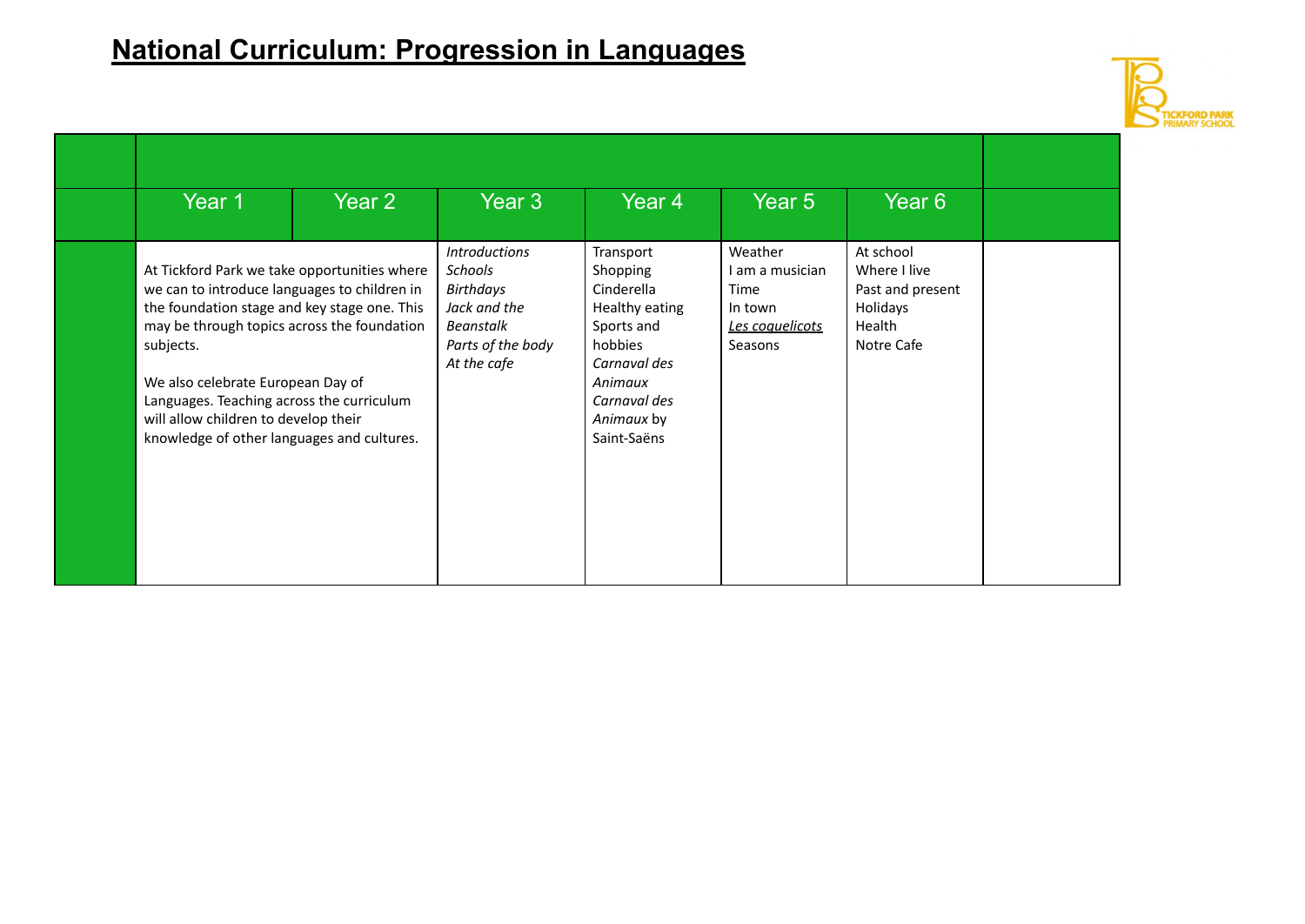|                    |                                                                     | Pupils should be taught to:                                                                                                  |                                                                      |                                        |                      |  |  |
|--------------------|---------------------------------------------------------------------|------------------------------------------------------------------------------------------------------------------------------|----------------------------------------------------------------------|----------------------------------------|----------------------|--|--|
|                    |                                                                     | Listen attentively to spoken language and show understanding by joining in                                                   |                                                                      |                                        |                      |  |  |
|                    |                                                                     | and responding                                                                                                               |                                                                      |                                        |                      |  |  |
|                    |                                                                     | Explore the patterns and sounds of language through songs and rhymes                                                         |                                                                      |                                        |                      |  |  |
|                    |                                                                     | and link the spelling, sound and meaning of words<br>Engage in conversations; ask and answer questions; express opinions and |                                                                      |                                        |                      |  |  |
|                    |                                                                     |                                                                                                                              |                                                                      |                                        |                      |  |  |
|                    |                                                                     | respond to those of others; seek clarification and help*                                                                     |                                                                      |                                        |                      |  |  |
|                    |                                                                     | Speak in sentences, using familiar vocabulary, phrases and basic language<br>structures                                      |                                                                      |                                        |                      |  |  |
|                    |                                                                     | Develop accurate pronunciation and intonation so that others understand<br>$\bullet$                                         |                                                                      |                                        |                      |  |  |
|                    |                                                                     | when they are reading aloud or using familiar words and phrases*                                                             |                                                                      |                                        |                      |  |  |
|                    |                                                                     |                                                                                                                              | Present ideas and information orally to a range of audiences*        |                                        |                      |  |  |
| Languages Overview |                                                                     | Read carefully and show understanding of words, phrases and simple<br>writing.                                               |                                                                      |                                        |                      |  |  |
|                    |                                                                     |                                                                                                                              | Appreciate stories, songs, poems and rhymes in the language.         |                                        |                      |  |  |
|                    |                                                                     |                                                                                                                              | Broaden their vocabulary and develop their ability to understand new |                                        |                      |  |  |
|                    |                                                                     | words that are introduced into familiar written material, including through                                                  |                                                                      |                                        |                      |  |  |
|                    |                                                                     | using a dictionary.                                                                                                          |                                                                      |                                        |                      |  |  |
|                    |                                                                     | Write phrases from memory, and adapt these to create new sentences, to                                                       |                                                                      |                                        |                      |  |  |
|                    | express ideas clearly.                                              |                                                                                                                              |                                                                      |                                        |                      |  |  |
|                    | Describe people, places, things and actions orally* and in writing. |                                                                                                                              |                                                                      |                                        |                      |  |  |
|                    | Understand basic grammar appropriate to the language being studied, |                                                                                                                              |                                                                      |                                        |                      |  |  |
|                    |                                                                     | including (where relevant): feminine, masculine and neuter forms and the<br>conjugation of high-frequency.                   |                                                                      |                                        |                      |  |  |
|                    |                                                                     | verbs; key features and patterns of the language; how to apply these, for                                                    |                                                                      |                                        |                      |  |  |
|                    |                                                                     | instance, to build sentences; and how these differ from or are similar to                                                    |                                                                      |                                        |                      |  |  |
|                    |                                                                     | English.                                                                                                                     |                                                                      |                                        |                      |  |  |
|                    |                                                                     | <b>Introductions</b>                                                                                                         | <b>Transport</b>                                                     | <b>Weather</b>                         | At school            |  |  |
| Opp                |                                                                     | Children learn how                                                                                                           | Pupils will learn                                                    | Children learn                         | School subjects are  |  |  |
| ortu               |                                                                     | to have a basic                                                                                                              | about different                                                      | how to describe                        | introduced along     |  |  |
| nitie              |                                                                     | conversation                                                                                                                 | types of transport                                                   | the weather in                         | with opinions.       |  |  |
|                    |                                                                     | introducing                                                                                                                  | along with saying                                                    | French and use                         | Pupils also learn    |  |  |
| s to               |                                                                     | themselves in                                                                                                                | how they get to                                                      | compass points                         | how to describe      |  |  |
| dev                |                                                                     | French.                                                                                                                      | Shopping                                                             | to give a weather<br>report in French. | their classroom.     |  |  |
| elop               |                                                                     | School                                                                                                                       | Numbers 1-69 are                                                     |                                        | Where I live         |  |  |
| lang               |                                                                     | Children learn some                                                                                                          | covered, along                                                       | <u>I am the</u>                        | In this unit, pupils |  |  |
|                    |                                                                     | classroom                                                                                                                    | with prices and                                                      | musician!                              | learn the French     |  |  |
| uag                |                                                                     | instructions as well                                                                                                         | shops.                                                               | Children learn                         | for different rooms  |  |  |
| e                  |                                                                     | as numbers 1-20                                                                                                              |                                                                      | about musical                          | and how to           |  |  |
|                    |                                                                     |                                                                                                                              | Cinderella                                                           | instruments with                       | describe their       |  |  |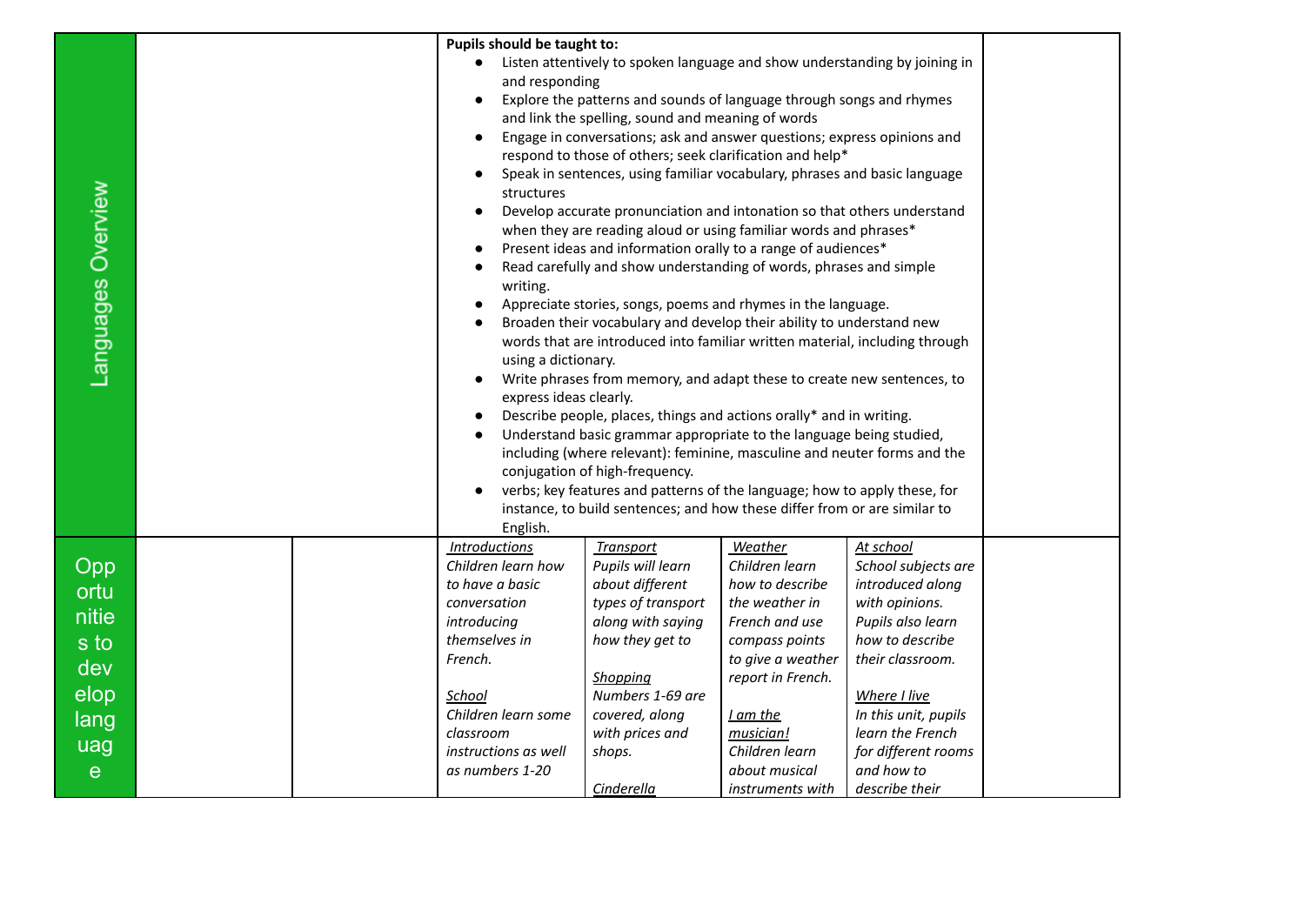|  | and classroom         | Pupils will build on  | opinions.         | bedroom in              |  |
|--|-----------------------|-----------------------|-------------------|-------------------------|--|
|  | objects.              | their dictionary      | Children also     | French.                 |  |
|  |                       | and translation       | learn how to sing |                         |  |
|  | <b>Birthdays</b>      | skills.               | a song in French. | <b>Past and Present</b> |  |
|  | Children learn days,  |                       |                   | The past tense is       |  |
|  | months and            | <b>Healthy Eating</b> | <b>Time</b>       | introduced in this      |  |
|  | numbers 21-31.        | Children will be      | Numbers are       | unit to compare         |  |
|  | Then say when their   | introduced to fruit   | revised so that   | what a town is          |  |
|  | birthday is in        | and vegetables        | Children can say  | currently like and      |  |
|  | French!               | along with some       | the time in       | what it was like in     |  |
|  |                       | less healthy          | French in both    | the past.               |  |
|  | Jack and the          | alternatives!         | digital and       |                         |  |
|  | <b>Beanstalk</b>      | Dictionary skills     | analogue          | <b>Holidays</b>         |  |
|  | Pupils learn basic    | are again             | formats.          | This unit presents      |  |
|  | dictionary and        | practised and         |                   | countries and           |  |
|  | translation skills to | children will learn   | In town           | revises both            |  |
|  | be able to            | about breakfast in    | Children learn    | weather and             |  |
|  | understand a fairy    | France.               | places in town    | activities so that      |  |
|  | tale in French.       |                       | and asking for    | pupils can write        |  |
|  |                       | Sports and            | directions.       | about a holiday.        |  |
|  | Parts of the body     | <b>Hobbies</b>        | Prepositions are  |                         |  |
|  | Pupils learn some     | The present tense     | also introduced   | <u>Health</u>           |  |
|  | parts of the body in  | is introduced in the  | to enable pupils  | Pupils revise parts     |  |
|  | French along with     | context of sports     | to say where      | of the body so that     |  |
|  | colours and simple    | and hobbies in        | places are.       | they can talk           |  |
|  | plural forms in       | French.               |                   | about illnesses.        |  |
|  | French.               |                       | Les coquelicots   | The verbs avoir         |  |
|  |                       | Pupils are given      | Children learn    | and être are            |  |
|  | At the café           | the opportunity to    | about             | formally                |  |
|  | Pupils will learn how | learn about a         | impressionist     | introduced in the       |  |
|  | to say snacks, drinks | French composer       | painter Claude    | present tense.          |  |
|  | and prices so that    | and his music.        | Monet. They       |                         |  |
|  | pupils can have a     | Carnaval des          | then learn how    | Notre café              |  |
|  | basic conversation    | <u>Animaux</u>        | to describe one   | The final unit of       |  |
|  | ordering in a café.   | Carnaval des          | of his famous     | the course is a         |  |
|  |                       | Animaux by            | paintings.        | transition unit and     |  |
|  |                       | Saint-Saëns           |                   | revises ordering in     |  |
|  |                       |                       | <u>Seasons</u>    | a café.                 |  |
|  |                       |                       | Children learn    |                         |  |
|  |                       |                       | about four        |                         |  |
|  |                       |                       | seasons in order  |                         |  |